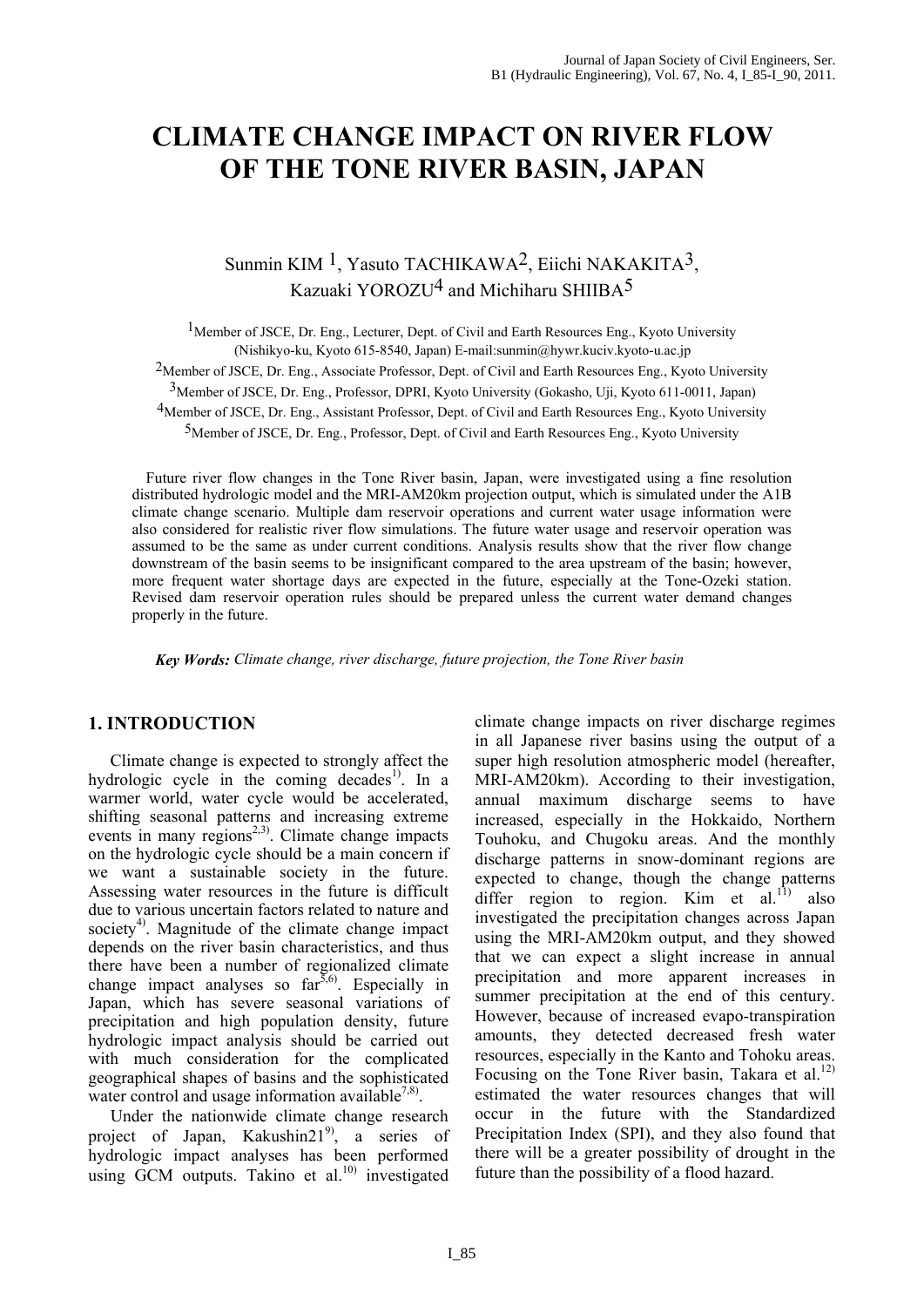In this study, a very fine resolution distributed hydrologic model was utilized to estimate future river flow changes in the Tone River basin by utilizing the future projection output from the MRI-AM20km. Flow control of seven multipurpose dams and water usage data about the river basin were also considered to arrive at a realistic simulation of the river flow as it was tested in our previous studies<sup>13,14)</sup>

In addition, we analyzed the hydrologic impact on the Tone River basin under the A1B climate change scenario for the near future (2015-2039) and the future (2075-2099), looking at three aspects. First, the flow duration curves were investigated at the following check points in the subject basin: Murakami, Yakatahara, Yattajima, and Tone-Ozeki (see **Fig. 1**). Second, we examined the average discharge and minimum discharge, taking into consideration current water usage, in an attempt to determine any possible water shortage problems in the future. Finally, we compared hourly peak and daily peak discharges from the future projection to that of the current climate scenario to figure out possible changes in flood hazards in the subject basin.

The organization of this paper is outlined below. Section 2 describes the atmospheric input data and the hydrologic model setup. Section 3 provides simulation results of the hydrologic model and analyzes the changes of future river flow, focusing on its seasonal variations. Section 4 describes the changes in the flood peak of the check points in the basin. Finally, the last section summarizes the analysis results.

## **2. DATA AND METHODOLOGY**

#### **(1) Input Data**

Very fine resolution of atmospheric output data from the MRI-AM20km, which was developed in the Meteorological Research Institute of Japan, was utilized in this study. The atmospheric model uses the HadISST1 dataset<sup>15)</sup> of observed monthly mean climatologic sea surface temperatures (SST) for a boundary condition of the current climate simulation (1979-2003). The SST for the future projection simulation (2015-2039 for the near future and 2075-2099 for the future term) was utilized from the ensemble mean of GCM simulation output under the A1B emission scenario<sup>16</sup>. Refer to Kitho et al.<sup>9</sup>, Mizuta et al.<sup>17)</sup> and Kitoh and Kusunoki<sup>18)</sup> for details on the MRI-AM20km.

Utilizing the MRI-AM20km output in the distributed hydrologic model is the same method employed in our previous studies<sup>13,14</sup>. The output variable, *prcsl* (daily rainfall amounts that reach the soil layer) and *sn2sl* (daily snowmelt amounts in the soil layer) are downscaled into data recording the

hourly precipitation output (*precipi*). The *evpsl* (evaporation from the soil layer, daily) and *trnsl* (transpiration from the soil root zone, daily) values were utilized in daily resolution. In this study, there was no bias correction or downscaling on the atmospheric data.

#### **(2) Runoff Simulation**

A distributed hydrologic model was built on an object-oriented hydrologic modeling system,  $OHyMoS<sup>19</sup>$ . For the hill slope runoff simulation using 250m resolution DEM, we utilized the kinematic wave equation, which incorporates a stage-discharge relationship for sub-surface and surface flow<sup>20</sup>. Channel flow simulation was also conducted by solving the kinematic wave equation and the model produce hourly based hydrograph at each river segment.

The hydrologic model was calibrated manually for the 16 sub-basins in the Tone River basin using the observed input and output data. There are five parameters to be optimized in the model: roughness coefficient *n*, soil depths *ds* and *dc*, and hydraulic conductivities *ka* and *kc*. The model parameters have set for each sub-basin was calibrated and validated using the observation data of 1994-1998. Details on the model structure and the calibration procedure are found in Kim et al.<sup>13,14)</sup>.

The hydrologic model system was previously tested for the evaluation of the MRI-AM20km controlled simulation output. Kim et al. $^{10}$  showed that the simulated river discharges match quite well with the historic river discharge, especially for a large basin area ( $>5,000$  km<sup>2</sup>) even without any bias correction or downscaling on the atmospheric model output. Considering this characteristic of the MRI-AM20km output, this study focused on an analysis of the Yattajima  $(5133.6 \text{ km}^2)$  and Tone-Ozeki  $(6058.8 \text{ km}^2)$  stations, and the results from the Murakami  $(1249 \text{ km}^2)$  and Yakatahara  $(1677.5 \text{ km}^2)$  stations are given to provide additional information for checking the functionality of dam operation. See **Fig. 1** for the location of the check points.



**Fig. 1** Basin map of the Tone River basin.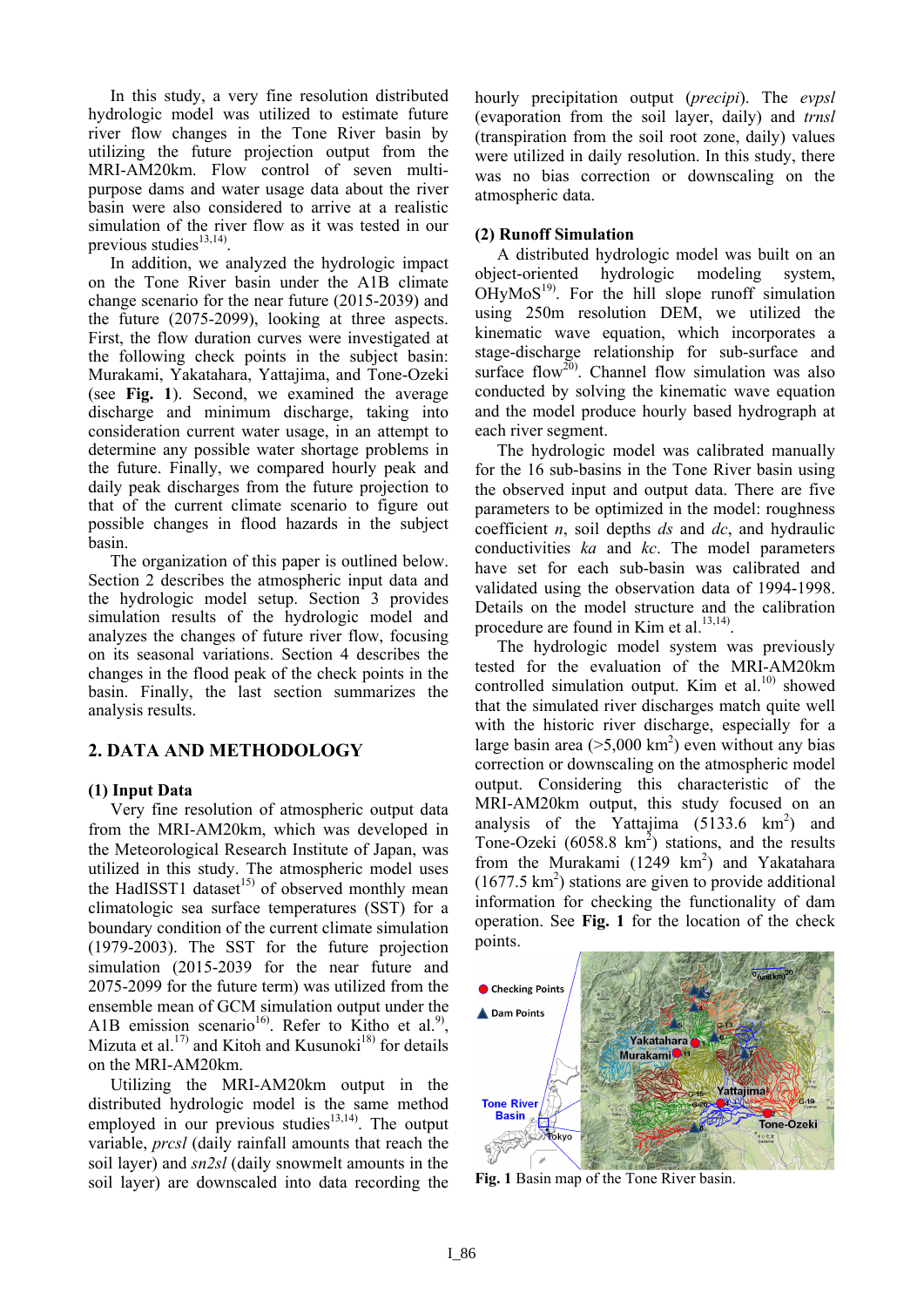#### **(3) Reservoir Operation and Water Usage**

There are seven multipurpose dam reservoirs in the Tone River basin, and the reservoir operation model in this study was designed to reproduce the current release pattern of each dam reservoir. This pattern-reproducing method provides very efficient algorithm for the long-term simulation of a reservoir operation $13,14$ 

We also included water usage information in the distributed hydrologic model. We surveyed annual water usage data (mainly for living and agricultural usage) of 5 main points in the basin from the Dam Management Office of the Tone River basin, and utilized this information for the model simulation. The water demand at the check points is given as figures in the next section. We may consider future changes in water usage pattern and demanding amount. However, future water demand was assume to be the same as the current one in this study. Based on this condition, it was able to check the impact of climate change on current water usage.

#### **3. SEASONAL PATTERN CHANGES**

#### **(1) Analysis with Flow Duration Curves**

To understand the seasonal pattern changes at the check points of the basin, flow duration curves (FDC) were produced for present, near future, and future terms. The FDC for each year was prepared first, and representative FDC was generated by averaging the FDC over 25 years. In other words, *n* day river flow of the representative FDC is the average of *n* day river flow of 25 years.

The representative FDCs for check points are given in **Fig. 2**. Because there is no dam reservoir and no flow control upstream of the Murakami station (see **Fig. 2(a)**), the FDCs for that point shows only natural river flow behaviors. There is no significant change in the near future; however, a noticeable increase is there in the low-flow season of the future term. The Murakami station is located in the western upper part of the Tone River basin, and the expected shift in snowmelt discharge in the future will create a different shape of FDC.

The other three points - Yakatahara (**Fig. 2(b)**), Yattajima (**Fig. 2(c)**), and Tone-Ozeki (**Fig. 2(d)**) - are all located downstream of several dam reservoirs, and the simulation results provide two different river flow patterns: without and with dam reservoir controls. When we first checked the natural river flow pattern (no dam reservoir operation), all three points showed similar behaviors with different magnitudes, which are an expected increase of low flow in the future term. The upper region, especially the snowmelt of this region, is highly affected by the increased temperatures at the end of this century. Because of the shifting snowmelt in the upper region (e.g. Yakatahara St.),



**Fig. 2(a)** Flow duration curves at the Murakami station.



**Fig. 2(b)** Flow duration curves at the Yakatahara station.



**Fig. 2(c)** Flow duration curves at the Yattajima station.



**Fig. 2(d)** Flow duration curves at the Tone-Ozeki station.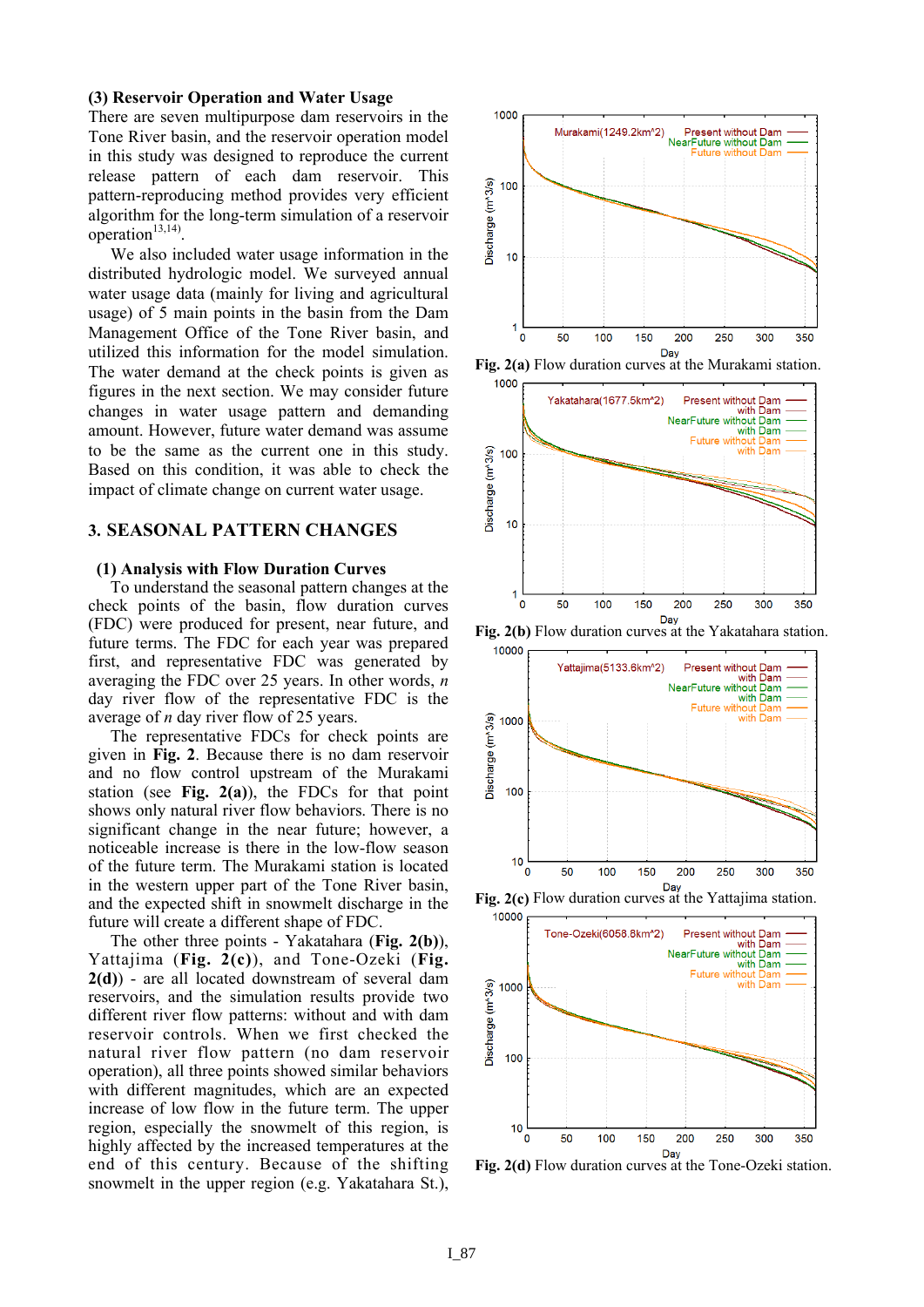this area will be a subject to experiencing changed river flow regimes in the future.

Currently, there are five dam reservoirs upstream of the Yakatahara station, and one more dam is there at the upper basin of the Tone-Ozeki station. Using the same test utilized in the Yagisawa dam reservoir $^{9}$ , we tested the reservoir outflow regulations in those six dam reservoirs and simulated a controlled river flow in this study. Focusing on the Yakatahara station, which is located at the right downstream of five dam reservoirs, the reservoir operation effects clearly appeared in the FDCs (see **Fig. 2(b)**). Due to the reservoir operations, the high flow amounts decreased, and it stabilized with increased river flow in the low-flow season. However, the reservoir operation effects decrease as the check point is being away from the reservoirs.

#### **(2) Considering the Water Demand**

One of the main reasons to control the river flow with a dam reservoir operation is to provide a safe water supply for those who live downstream. To figure out whether the future river flow will be able to meet the current water demand under the current reservoir operation rules, the minimum river discharge of each day was compared to the amount of water demand.

**Fig. 3** shows the average river discharge (to see the seasonal pattern of each term) and the minimum discharge (to check the water supply safety) for the check points. Different from the averaging method used for making the representative flow duration curves (sorting first in maximum order and averaging *n* day's order discharge in each term), the averaged river discharge in **Fig. 3** is a 25-year averaged value of each day from January 1st to December 31th. Using the same method, the minimum discharge is the minimum daily discharge amount of each day within the 25-year period of each term.

At the Murakami station (see **Fig. 3(a)**), where there is no dam reservoir upstream, we noticed a bit of a shift in river flow in the future term during the early spring season. And the minimum discharge of the future term shows a very low flow in the spring season (from approximately day 100 to 130, which corresponds to the middle of April and the middle of May). On the other hand, at the Yakatahara station (see **Fig. 3(b)**), which is located downstream of five dam reservoirs, the minimum discharge during all three terms shows a very similar pattern due to the reservoir operation effects.

The shifted and flattened river flow in the future snowmelt season was also very noticeable at the Yakatahara station before applying the reservoir operation, and the minimum discharge of the future



**Fig. 3(a)** Annual river flow at the Murakami station with the minimum discharge (daily) of each day.



**Fig. 3(b)** Anl. river flow (daily) at the Yakatahara St.



**Fig. 3(c)** Anl. river flow (daily) at the Yattajima St.



**Fig. 3(d)** Anl. river flow at the Tone-Ozeki St. Minimum flow (daily) of near future and future term shows more frequent failure of the water supply at this station.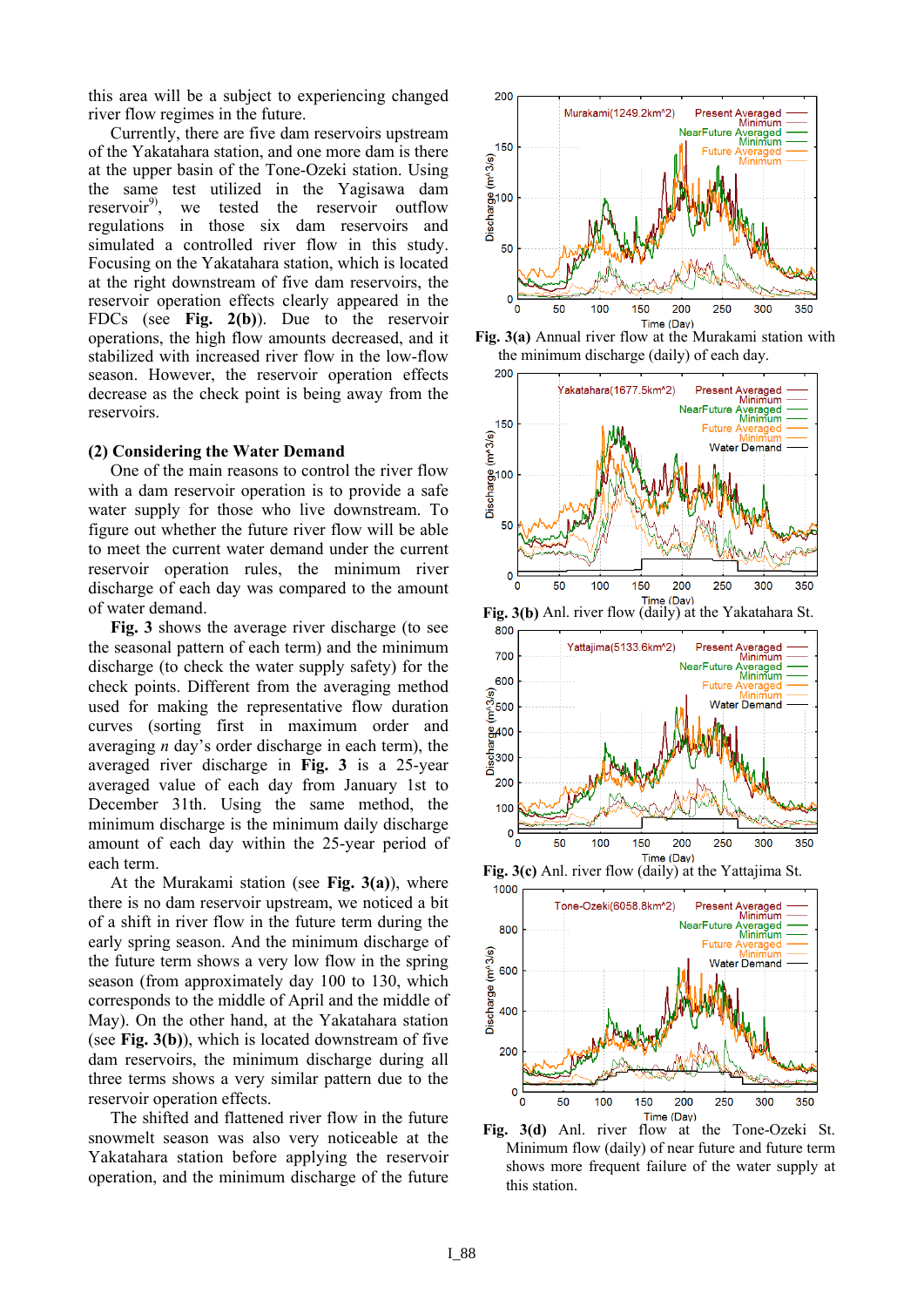term was not able to satisfy the water demand in many times (it is not shown in the figure). However, river flow regulated by the reservoir operation shows a safe water supply at the Yakatahara station.

While the Yattajima station also is expected to meet the demand for water, the Tone-Ozeki station (see **Fig. 3(d)**) will have a critical failure to meet demands for water supply in both the near future and future, especially in June. The Tone-Ozeki station is the main fresh water source for metropolitan Tokyo. At present, about 75% of all water and 88% of the metropolitan domestic water supply come from the Tone River and its tributaries. On average, 6.5 million  $m^3$ /day (around 75 m<sup>3</sup>/sec) of water is sent to Tokyo through the Musashi Canal, which starts at the Tone-Ozeki station $21$ .

According to the simulation results, continuous water supply through the Musashi Canal can be sustainable in future. However, agricultural water demand in the late spring shows critical failure in the near future and future. It seems the current river flow source in the late spring, which comes from the snowmelt of the upstream, will be shifted to the early spring in the future, and thus it cause limited water resources in some drought years.

The reservoir operation rules adopted in this study follow the current reservoir operation rules not only for the present term but also for the future terms. Thus there is room for improvement to meet the water demand at the Tone-Ozeki station. Revised dam reservoir operation rules should be prepared unless the current water demand changes properly in the future.

#### **4. FLOOD PEAK CHANGES**

Finally, hourly peak and daily peak discharges in the near future and future term were compared to the one in the current climate scenario, to figure out any possible changes in flood hazards in the Tone River basin. The hydrologic model produced hourly based hydrograph, and it was up-scaled into daily discharge to get daily peak discharge amount. In each 25-year term, the annual maximum hourly and daily peak discharges were collected and sorted in maximum order. The scatter-gram in **Fig. 4** shows the 25 pairs of the ordered maximum hourly (and daily) peak discharges with the present term as the x-axis and the near-future term as the y-axis.

One is able to see that the future peak discharges are not bigger than those of the present. The peak discharge expected in the future is a similar amount and it is even a smaller amount in some cases (especially at the Murakami St. and Yakatahara St.).

Kim et al.<sup>11)</sup> investigated precipitation changes across Japan using the output of the MRI-AM20km,



**Fig. 4(a)** Daily peak discharge in near future and future compared with the present peak discharge at the Murakami St.



**Fig. 4(b)** Hourly peak (left) and daily peak (right) discharge at the Yakatahara St.



Fig. 4(c) Daily peak discharge at the Tone-Ozek St.

and they showed that maximum precipitation amounts in the future will vary regionally. According to their results, the Chugoku and Shikoku region will apparently experience an increase of daily and hourly maximum rainfall in the near future and the future terms. However, Kanto and some parts of the Tohoku region will have decreased maximums in both the near future and future terms. Analysis of the Tone River basin for this study using the river discharges also showed mildly decreased or slightly changed peak river flows.

It should be noted that the MRI-AM20km is one of general circulation models and the resolution may